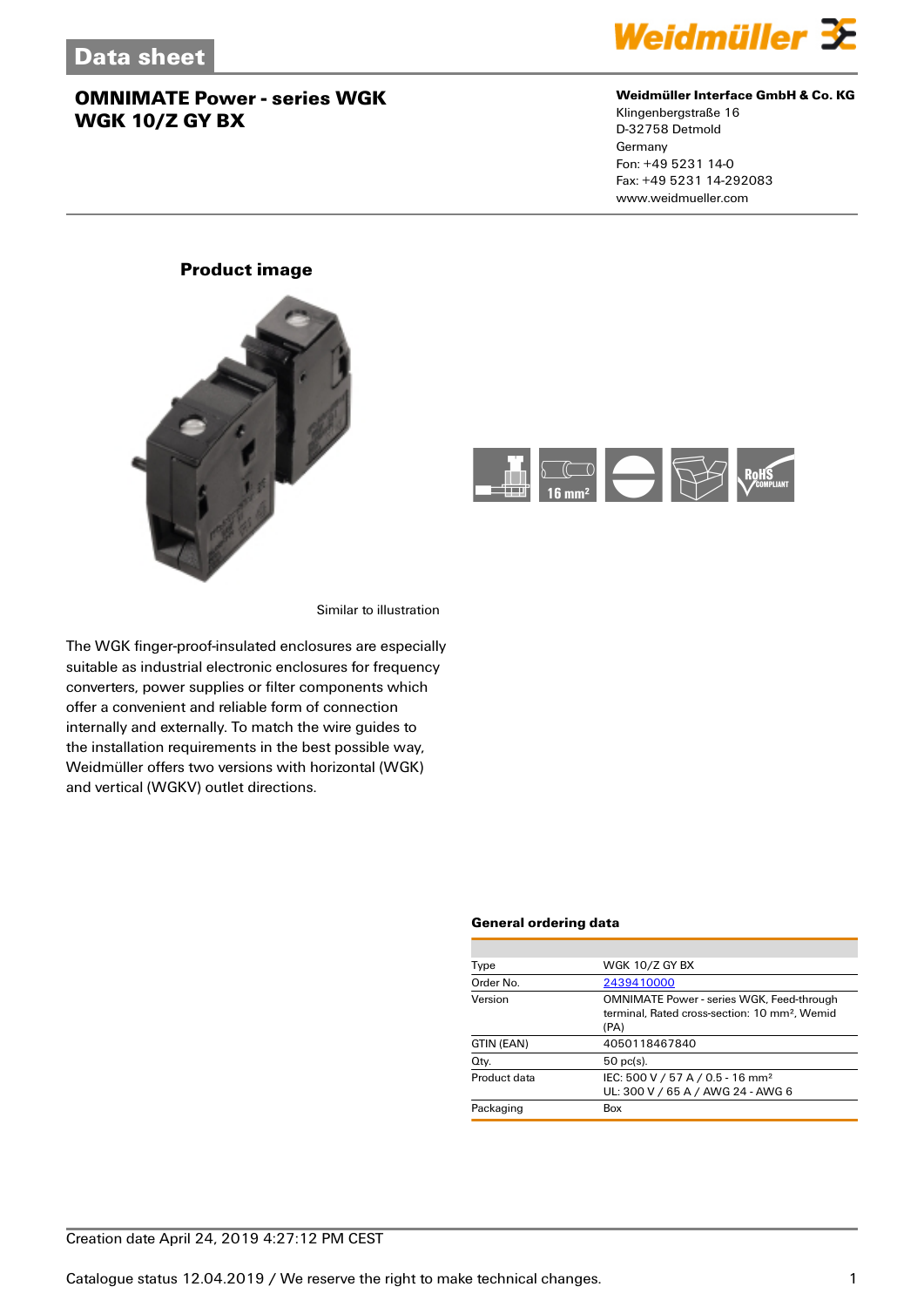# **Technical data**

**Dimensions and weights**



#### **Weidmüller Interface GmbH & Co. KG**

Klingenbergstraße 16 D-32758 Detmold Germany Fon: +49 5231 14-0 Fax: +49 5231 14-292083

| Net weight                                                           | 18.03 g                                |                                       |                                       |                        |                 |
|----------------------------------------------------------------------|----------------------------------------|---------------------------------------|---------------------------------------|------------------------|-----------------|
| <b>System parameters</b>                                             |                                        |                                       |                                       |                        |                 |
|                                                                      |                                        |                                       |                                       |                        |                 |
| Product family                                                       | <b>OMNIMATE Power - series</b><br>WGK  | Wire connection method                |                                       | Screw connection       |                 |
| Conductor outlet direction                                           | $180^\circ$                            | Fitted by customer                    |                                       | Yes                    |                 |
| Screwdriver blade                                                    | $0.8 \times 4.0$                       | Tightening torque, min.               |                                       | 1.2 Nm                 |                 |
| Tightening torque, max.                                              | 2.4 Nm                                 | Clamping screw                        |                                       | M <sub>4</sub>         |                 |
| Stripping length                                                     | $11 \text{ mm}$                        | 0470                                  | Touch-safe protection acc. to DIN VDE | <b>IP 20</b>           |                 |
| <b>Material data</b>                                                 |                                        |                                       |                                       |                        |                 |
|                                                                      |                                        |                                       |                                       |                        |                 |
| Insulating material                                                  | Wemid (PA)                             | Colour code                           |                                       | grey                   |                 |
| Colour chart (similar)                                               | <b>RAL 7035</b>                        | UL 94 flammability rating             |                                       | $V-0$                  |                 |
| Contact material                                                     | E-Cu                                   | Contact surface                       |                                       | tinned                 |                 |
| Storage temperature, min.                                            | $-25 °C$                               | Storage temperature, max.             |                                       | 55 °C                  |                 |
| Max. relative humidity during storage                                | 80%                                    | Operating temperature, min.           |                                       | -50 °C                 |                 |
| Operating temperature, max.<br>Temperature range, installation, max. | 120 °C<br>120 °C                       | Temperature range, installation, min. |                                       | -25 °C                 |                 |
|                                                                      |                                        |                                       |                                       |                        |                 |
| <b>Conductors suitable for connection</b>                            |                                        |                                       |                                       |                        |                 |
|                                                                      |                                        |                                       |                                       |                        |                 |
| Clamping range, min.                                                 | $0.5$ mm <sup>2</sup>                  |                                       |                                       |                        |                 |
| Clamping range, max.                                                 | $16 \text{ mm}^2$                      |                                       |                                       |                        |                 |
| Wire connection cross section AWG,<br>min.                           | <b>AWG 24</b>                          |                                       |                                       |                        |                 |
| Wire connection cross section AWG.<br>max.                           | AWG 6                                  |                                       |                                       |                        |                 |
| Solid, min. H05(07) V-U                                              | $0.5$ mm <sup>2</sup>                  |                                       |                                       |                        |                 |
| Solid, max. H05(07) V-U                                              | $16 \text{ mm}^2$                      |                                       |                                       |                        |                 |
| Stranded, min. H07V-R                                                | $10 \text{ mm}^2$                      |                                       |                                       |                        |                 |
| Stranded, max. H07V-R                                                | $16 \text{ mm}^2$                      |                                       |                                       |                        |                 |
| Flexible, min. H05(07) V-K                                           | $0.5$ mm <sup>2</sup>                  |                                       |                                       |                        |                 |
| Flexible, max. H05(07) V-K                                           | $10 \text{ mm}^2$                      |                                       |                                       |                        |                 |
| w. wire end ferrule, DIN 46228 pt 1, min0.5 mm <sup>2</sup>          |                                        |                                       |                                       |                        |                 |
| w. wire end ferrule, DIN 46228 pt 1,<br>max.                         | $10 \text{ mm}^2$                      |                                       |                                       |                        |                 |
| Clampable conductor                                                  | Cross-section for conductor connection |                                       | Type                                  | fine-wired             |                 |
|                                                                      |                                        |                                       | nominal                               | $0.5$ mm <sup>2</sup>  |                 |
|                                                                      | AEH                                    |                                       | <b>Stripping length</b>               | nominal                | $10 \text{ mm}$ |
| Cross-section for conductor connection                               |                                        | Type                                  | fine-wired                            |                        |                 |
|                                                                      |                                        |                                       | nominal                               | $0.75$ mm <sup>2</sup> |                 |
|                                                                      | AEH                                    |                                       | Stripping length                      | nominal                | $10 \text{ mm}$ |
|                                                                      | Cross-section for conductor connection |                                       | Type                                  | fine-wired             |                 |
|                                                                      |                                        |                                       | nominal                               | $1 \text{ mm}^2$       |                 |
|                                                                      | AEH                                    |                                       | Stripping length                      | nominal                | $10 \text{ mm}$ |
| Max. clamping range                                                  | $16 \text{ mm}^2$                      |                                       |                                       |                        |                 |

### Creation date April 24, 2019 4:27:12 PM CEST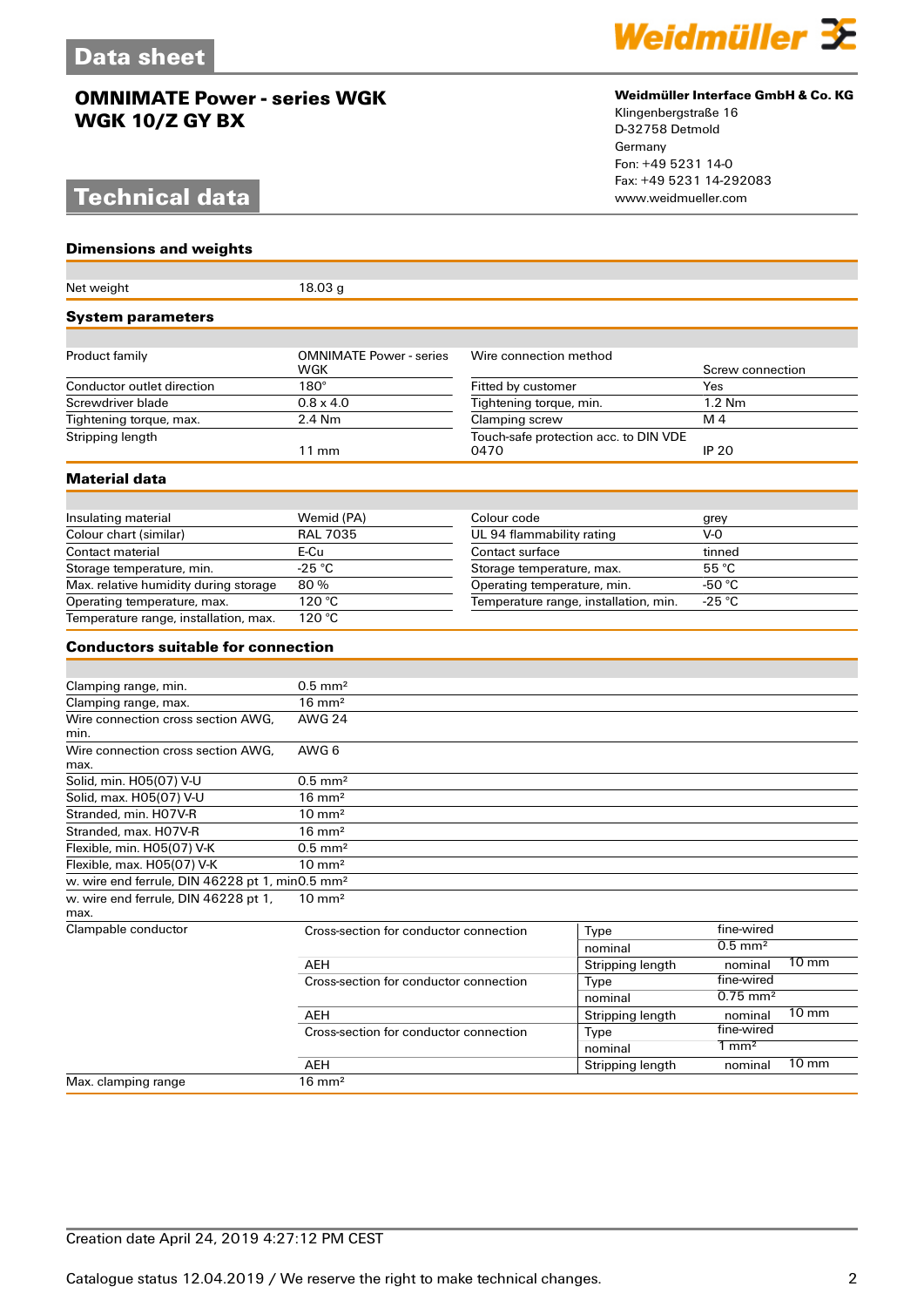# **Technical data**

**Rated data acc. to IEC**



#### **Weidmüller Interface GmbH & Co. KG**

Klingenbergstraße 16 D-32758 Detmold Germany Fon: +49 5231 14-0 Fax: +49 5231 14-292083

| tested acc. to standard                                                      | IEC 60664-1, IEC 61984                                                       | Rated current, min. no. of poles<br>$(Tu=20^{\circ}C)$            | 57 A   |
|------------------------------------------------------------------------------|------------------------------------------------------------------------------|-------------------------------------------------------------------|--------|
| Rated current, max. no. of poles<br>(Tu=20°C)                                | 57A                                                                          | Rated voltage for surge voltage class /<br>pollution degree III/3 | 500 V  |
| Rated impulse voltage for surge voltage<br>class/ contamination degree III/3 | 6 kV                                                                         |                                                                   |        |
| Rated data acc. to CSA                                                       |                                                                              |                                                                   |        |
|                                                                              |                                                                              |                                                                   |        |
| Rated voltage (Use group B / CSA)                                            | 300 V                                                                        | Rated voltage (Use group C / CSA)                                 | 300 V  |
| Rated current (Use group B / CSA)                                            | 65A                                                                          | Rated current (Use group C / CSA)                                 | 65A    |
| Wire cross-section, AWG, min.                                                | <b>AWG 24</b>                                                                | Wire cross-section, AWG, max.                                     | AWG 6  |
| Rated data acc. to UL 1059                                                   |                                                                              |                                                                   |        |
|                                                                              |                                                                              |                                                                   |        |
| Institute (cURus)                                                            |                                                                              | Certificate No. (cURus)                                           |        |
|                                                                              |                                                                              |                                                                   | E60693 |
| Rated voltage (Use group B / UL 1059)                                        | 300 V                                                                        | Rated voltage (Use group C / UL 1059)                             | 300 V  |
| Rated current (Use group B / UL 1059)                                        | 65 A                                                                         | Rated current (Use group C / UL 1059)                             | 65 A   |
| Wire cross-section, AWG, min.                                                | <b>AWG 24</b>                                                                | Wire cross-section, AWG, max.                                     | AWG 6  |
| Reference to approval values                                                 | Specifications are<br>maximum values, details -<br>see approval certificate. |                                                                   |        |
| <b>Packing</b>                                                               |                                                                              |                                                                   |        |
|                                                                              |                                                                              |                                                                   |        |
| Packaging                                                                    | Box                                                                          | <b>VPE</b> length                                                 | 210 mm |
| <b>VPE</b> width                                                             | 125 mm                                                                       | <b>VPE</b> height                                                 | 80 mm  |
| <b>Classifications</b>                                                       |                                                                              |                                                                   |        |
|                                                                              |                                                                              |                                                                   |        |

| ETIM 6.0 | 711 | .   |     |
|----------|-----|-----|-----|
| eClass   | -34 | 000 | 1 A |

**Notes**

Notes • Clearance and creepage distances to other components must be devised in accordance with the relevant application standard. This can be achieved in the device by full encapsulation or by the use of additional spacer plates.

> • Rated data refer only to the component itself. Clearance and creepage distances to other components are to be designed in accordance with the relevant application standards.

• Colours: SW = black; GN/YL = green/yellow; GY = grey

• Additional colours on request

• WGK: Rated voltage plastic walls: 1 - 4 mm = 500 V; metal walls: 1 - 2.5 mm = 400 V; metal walls: 2.5 - 4 mm = 250 V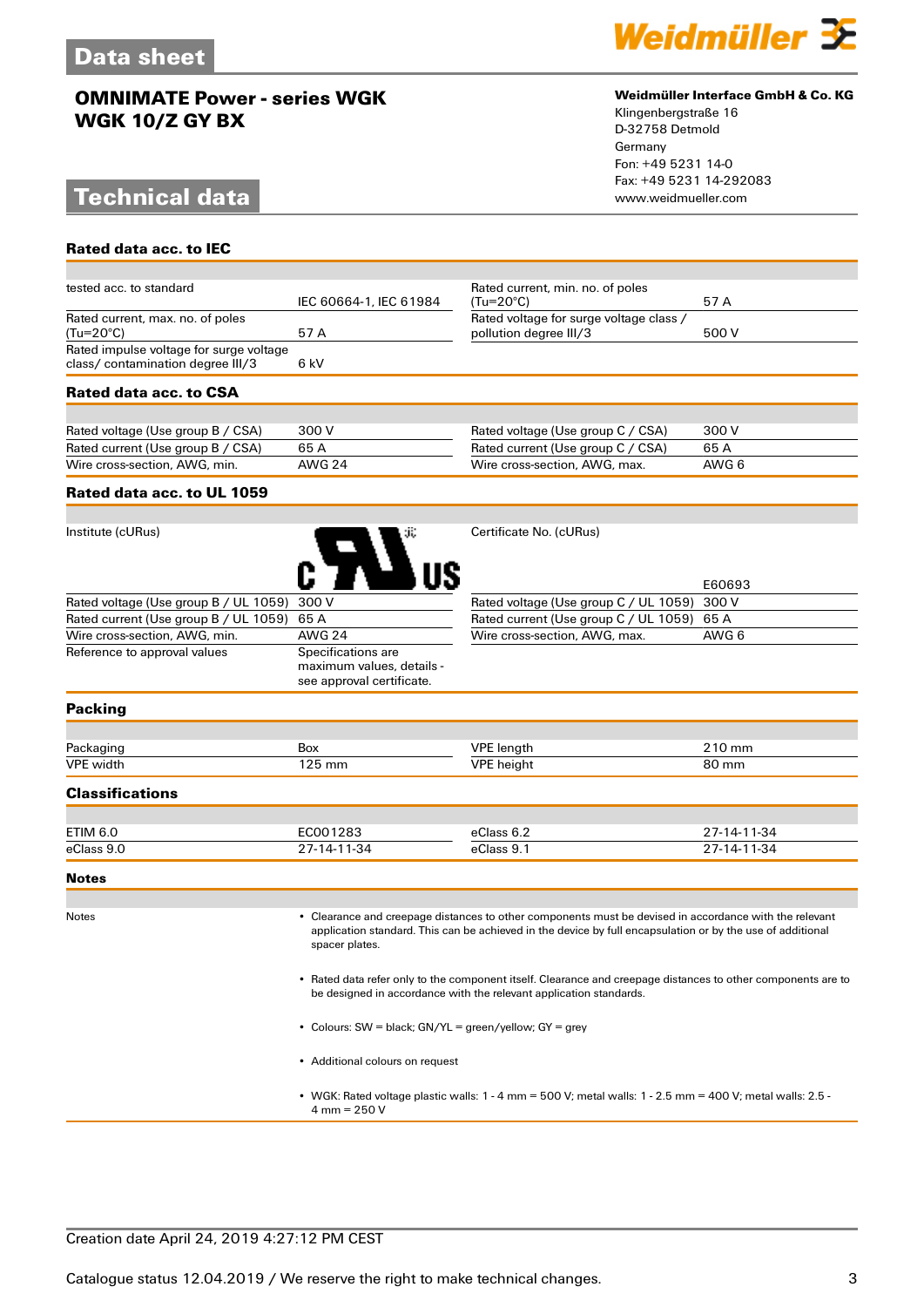# **Technical data**

#### **Approvals**

Approvals



#### **Downloads**

| Approval/Certificate/Document of |                                 |
|----------------------------------|---------------------------------|
| Conformity                       | Declaration of the Manufacturer |
| Brochure/Catalogue               | <b>FL DRIVES EN</b>             |
|                                  | <b>MB DEVICE MANUF. EN</b>      |
|                                  | <b>FL DRIVES DE</b>             |
|                                  | FL BASE STATION EN              |
|                                  | <b>FL ELEVATOR EN</b>           |
|                                  | <b>FL POWER SUPPLY EN</b>       |
|                                  | FL 72H SAMPLE SER EN            |
|                                  | <b>PO OMNIMATE EN</b>           |
| <b>Engineering Data</b>          | <b>STEP</b>                     |

### **Weidmüller Interface GmbH & Co. KG**

Klingenbergstraße 16 D-32758 Detmold Germany Fon: +49 5231 14-0 Fax: +49 5231 14-292083